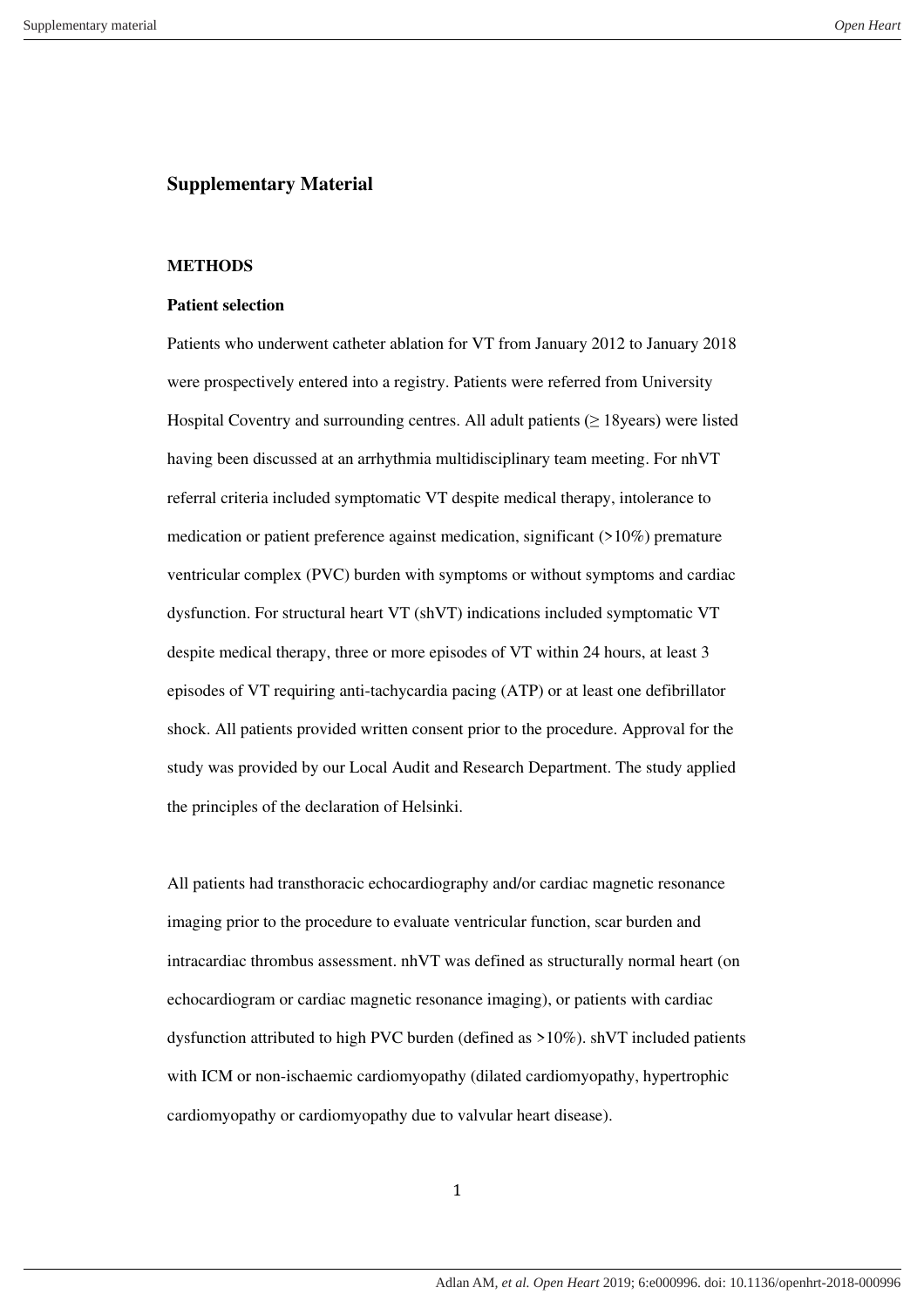### **Procedure details**

All procedures were performed at the University Hospital Coventry. All nhVT ablation procedures were performed under conscious sedation and selective shVT ablation procedures under general anaesthesia where procedural risk was deemed high. When available a 12-lead electrocardiogram (ECG) during VT was used to guide chamber mapping. Clinical VT induction was attempted with programmed electrical stimulation (PES) using up to three extra-stimuli from the right ventricular apex, right ventricular outflow tract (RVOT) and/or left ventricle. Patients were allowed to remain in VT during mapping and ablation if haemodynamically stable; otherwise VT was terminated with ATP or electrical direct current cardioversion.

#### *Anticoagulation strategy*

Oral anticoagulation with warfarin was uninterrupted (target international normalised ratio 2.0-3.0). Direct oral anticoagulants were omitted on the day of the procedure. Following successful trans-septal puncture intravenous heparin was administered to maintain an activated clotting time >300s. At the end of the procedure protamine (50mg over 10min) was administered and anticoagulation resumed the same day provided there were no significant bleeding events.

#### *Mapping and ablation*

Electro-anatomical substrate and activation mapping was performed using the Ensite NAVX/Velocity/Precision (Abbott Medical, Inc., Minneapolis, MN) systems or CARTO 3 (Biosense-Webster, Inc., Diamond Bar, CA). All nhVT cases underwent pace mapping and if VT was haemodynamically stable, activation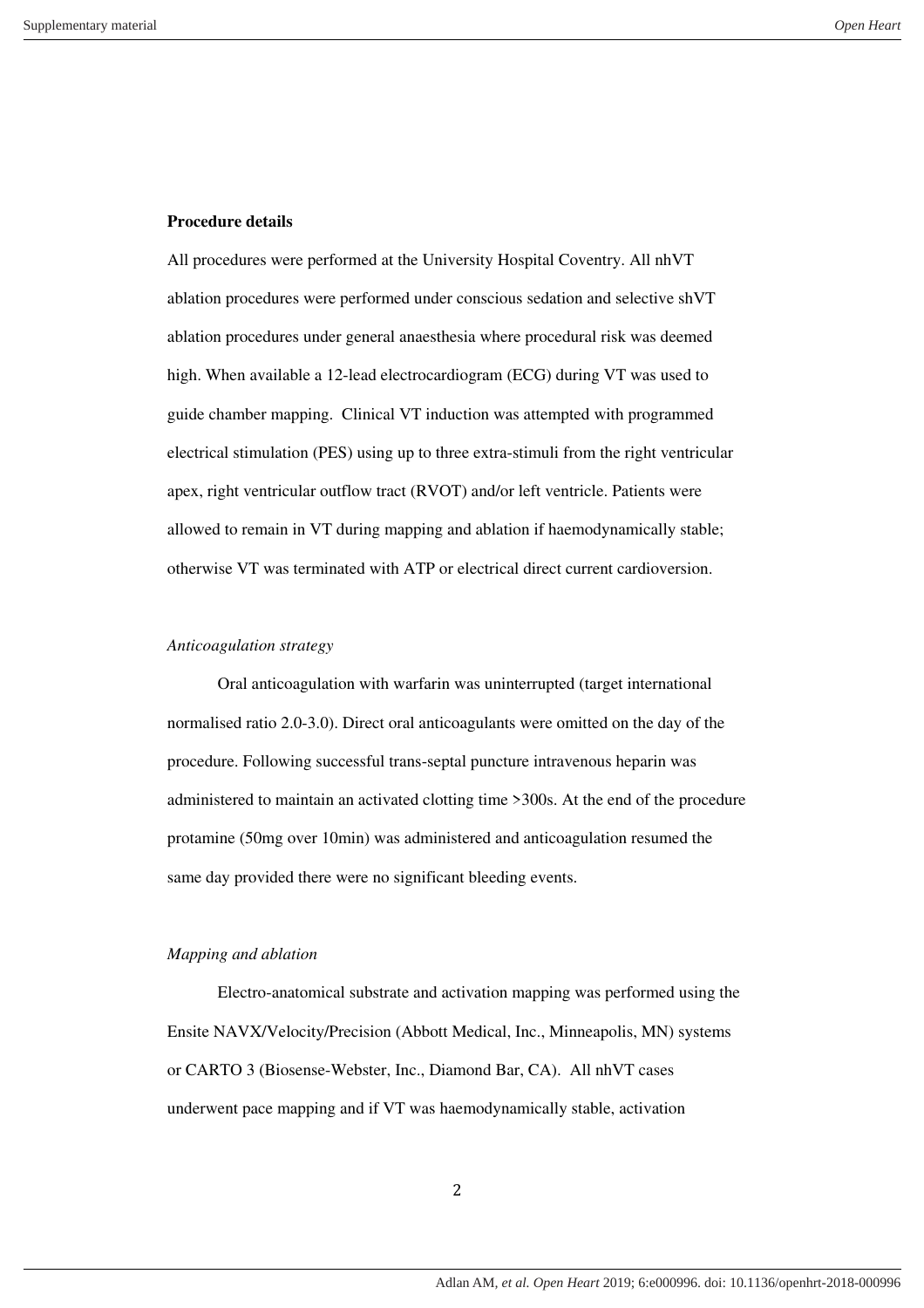mapping was performed. A successful pace map was defined as QRS morphology match in at least 11 of 12 leads.<sup>1</sup> In patients with SHD a combination of substrate mapping (bipolar signal amplitude  $\leq 1.5$  mV as scar and  $\leq 0.5$  mV as dense scar), pace mapping (with a stimulation to QRS>45ms) and activation/entrainment mapping were performed, as shown in **Figure 1**. The critical isthmus, late potentials, local abnormal ventricular activities (LAVA) potentials and decrementing early/late potentials were identified.<sup>2, 3</sup> Unstable VT mapping and ablation were performed in sinus or paced rhythm using a substrate modification approach.<sup> $4-7$ </sup> Catheter mapping and ablation was performed using a range of catheters including conventional and saline-irrigated ablation catheters (≤8mm tips) **(Supplementary Table 1)**. Power, force-time integral, lesion size index and ablation index settings were at the operator's discretion. At the end of the procedure standardised PES was performed. Complete acute procedural success was defined as termination of clinical VT with failure to induce clinical VT or VT with a longer tachycardia cycle length (TCL). To minimise follow up bias, postprocedure ICD therapies (ATP and shock) were programmed according to a standardised protocol on the basis of the best evidence available.<sup>8, 9</sup>

# **Outcomes**

 Follow up was taken as the last documented clinical contact with the patient after the VT ablation including last clinic consultation and/or ICD interrogation. In the case of re-do procedures follow-up time was calculated from the first procedure performed and comparative outcomes were determined after the first procedure. The primary outcome for nhVT was a composite endpoint including all cause death, cardiovascular hospitalization and recurrent VT (defined as spontaneous sustained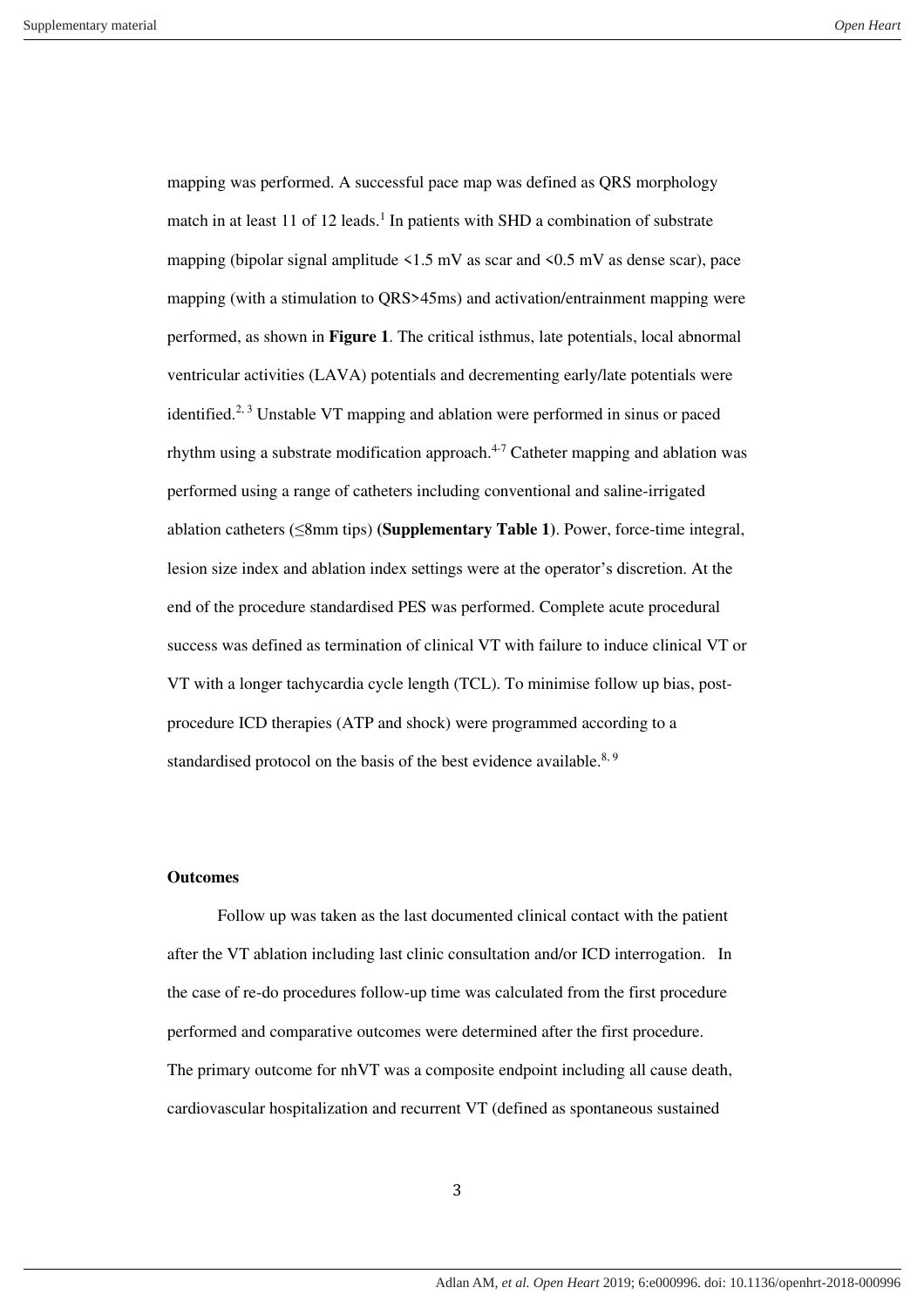VT; or Holter evidence of PVC burden >10 %). Secondary outcomes for nhVT included all cause death, cardiovascular hospitalization and recurrent VT. For shVT the primary outcome was a composite endpoint including arrhythmic death, appropriate shock or VT storm (defined as 3 or more documented VT episodes occurring within 24 hours). Secondary outcomes included all cause death, appropriate shock, VT storm and cardiovascular hospitalization. A sub-study analysis was also performed to compare VT ablation outcomes between patients with nhVT and ICM.

## **Statistical analyses**

 Statistical analyses were performed using SPSS Version 22 (IBM, New York, USA). Continuous variables were tested for normality using the Kolmogorov-Smirnov test. Continuous variables are reported as mean+/-standard deviation (SD) for normally distributed variables and median (interquartile range [IQR]) for nonnormally distributed variables. Categorical variables are reported as frequency (percentage). Group differences were tested using Pearson Chi-Square test for categorical variables, and independent t-tests for continuous variables. For nonnormally distributed data the Wilcoxon test was used. P<0.05 was statistically significant.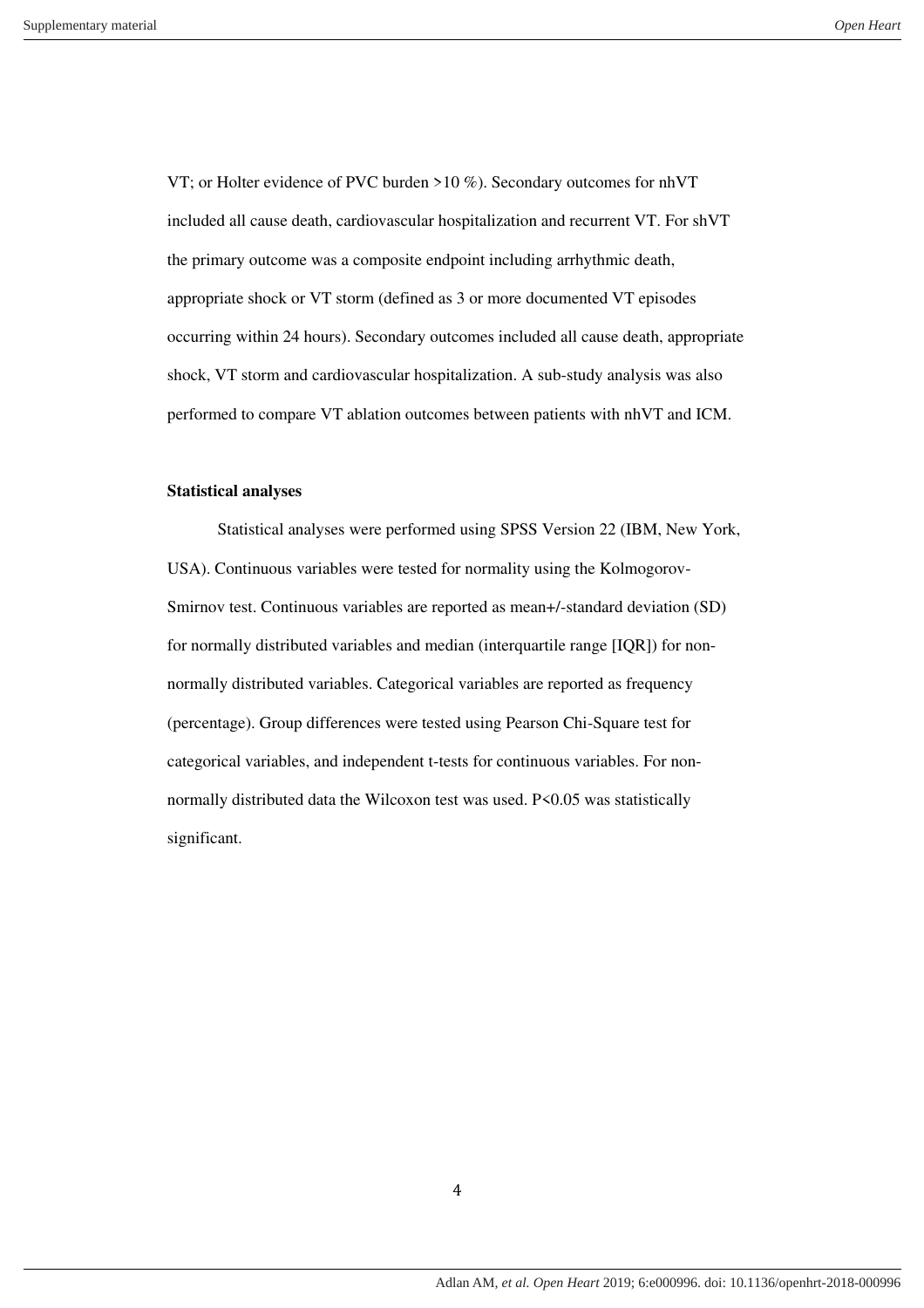# **Supplementary Table 1**

Procedural data

|                                                                 | All                                      | Normal<br>heart                                      | Ischaemic<br>cardiomyopathy                           | P Value          |
|-----------------------------------------------------------------|------------------------------------------|------------------------------------------------------|-------------------------------------------------------|------------------|
|                                                                 | 53                                       | 26                                                   | 19                                                    |                  |
| Number of clinical VTs<br>$\mathbf{1}$<br>$\overline{c}$<br>3   | $1.2 \pm 0.7$<br>2(4)<br>43 (81)<br>1(2) | $1.2 \pm 0.7$<br>24 (92)<br>$\boldsymbol{0}$<br>1(4) | $1.1 \pm 0.6$<br>13 (68)<br>4(22)<br>$\boldsymbol{0}$ | 0.863<br>0.034   |
| $\overline{4}$                                                  | 2(4)                                     | 1(4)                                                 | $\boldsymbol{0}$                                      |                  |
| Rhythm at start of procedure<br>Sinus rhythm or paced<br>rhythm | 49 (93)                                  | 25 (96)                                              | 18 (95)                                               | 0.820            |
| Pre-op intracardiac thrombus<br>assessment                      | 16(30)                                   | 4(15)                                                | 8(42)                                                 | 0.045            |
| General anaesthesia                                             | 6(11)                                    | $\boldsymbol{0}$                                     | 4(22)                                                 | 0.014            |
| VT stimulation study<br>performed                               | 16(30)                                   | 2(8)                                                 | 9(47)                                                 | 0.002            |
| Clinical VT induced<br>Haemodynamically stable VT               | 26(49)<br>37(70)                         | 9(35)<br>26 (100)                                    | 11(58)<br>7(37)                                       | 0.121<br>< 0.001 |
| <b>Technology</b>                                               |                                          |                                                      |                                                       |                  |
| Mapping system                                                  |                                          |                                                      |                                                       |                  |
| CARTO <sub>3</sub>                                              | 21 (40)                                  | 4(15)                                                | 13 (68)                                               | < 0.001          |
| Velocity                                                        | 18 (34)                                  | 16(62)                                               | 1(5)                                                  |                  |
| Precision                                                       | 13(25)                                   | 5(19)                                                | 5(26)                                                 |                  |
| Conventional                                                    | 1(2)                                     | 1(4)                                                 | $\boldsymbol{0}$                                      |                  |
| Agilis sheath                                                   | 28(53)                                   | 6(23)                                                | 17 (89)                                               | < 0.001          |
| Mapping catheters                                               |                                          |                                                      |                                                       |                  |
| Pentarray                                                       | 17(32)                                   | 3(12)                                                | 10(53)                                                | < 0.001          |
| HD linear Duodeca                                               | 11(21)                                   | 3(12)                                                | 5(26)                                                 |                  |
| Array                                                           | 10(19)                                   | 10(38)                                               | $\boldsymbol{0}$                                      |                  |
| RF catheter                                                     | 15(28)                                   | 10(38)                                               | 5(26)                                                 |                  |
| Unspecified                                                     | 9(17)                                    | 6(23)                                                | 2(8)                                                  |                  |
| Tacticath<br><b>Smart Touch</b>                                 | 3(6)                                     | 3(12)                                                | $\boldsymbol{0}$                                      |                  |
|                                                                 | 2(4)                                     | 1(4)                                                 | 1(5)                                                  |                  |
| DF Navistar                                                     | 1(2)                                     | 0                                                    | 1(5)                                                  |                  |
| RF catheters                                                    |                                          |                                                      |                                                       |                  |
| <b>Smart Touch</b>                                              | 16(30)                                   | 7(27)                                                | 5(26)                                                 | < 0.001          |
| Tacticath                                                       | 15(28)                                   | 1(4)                                                 | 10(53)                                                |                  |
| M Therapy                                                       | 13(25)                                   | 13(50)                                               | $\boldsymbol{0}$                                      |                  |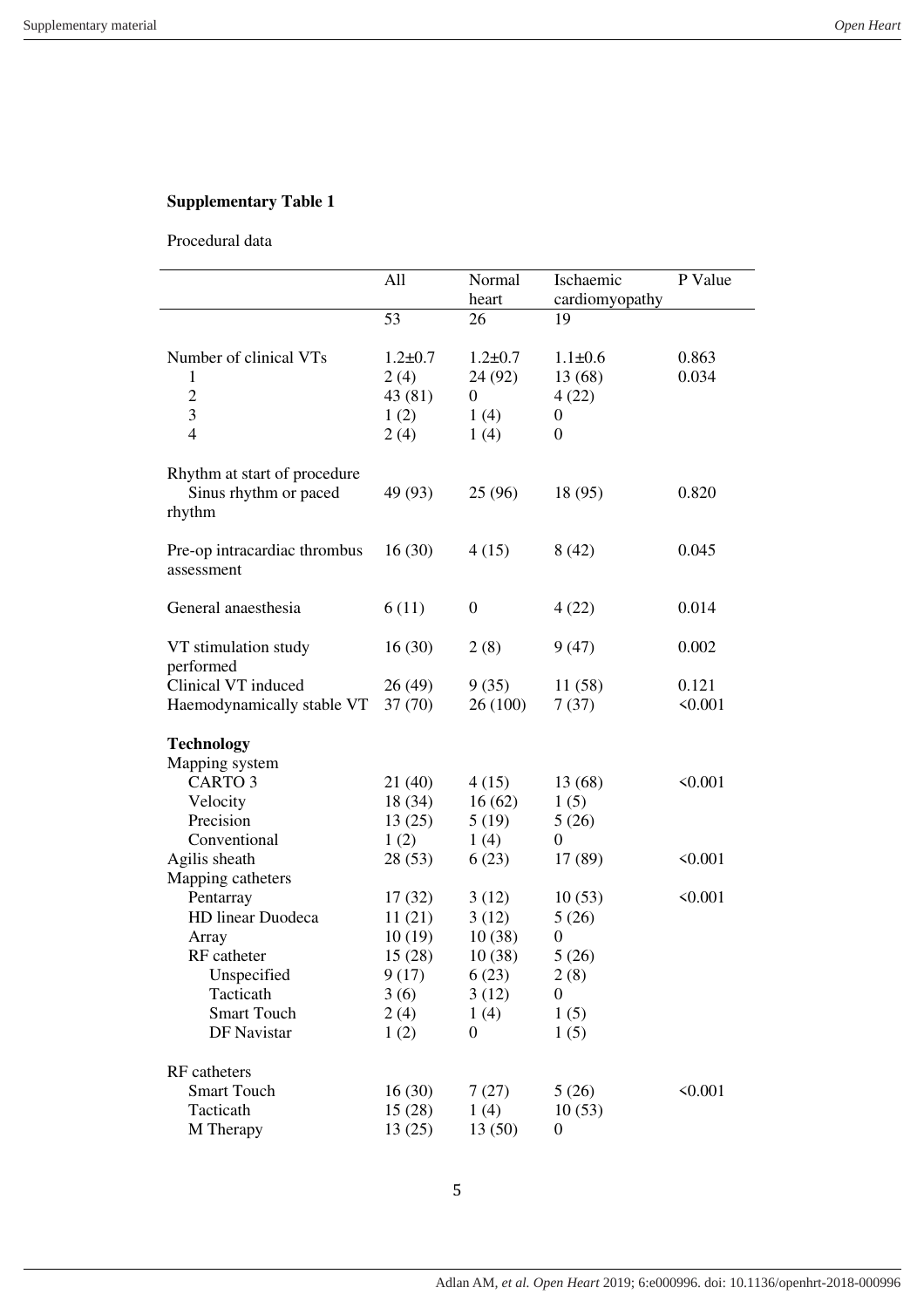| Thermocool DF              | 2(4)      | $\boldsymbol{0}$ | 2(8)             |              |
|----------------------------|-----------|------------------|------------------|--------------|
| L Therapy                  | 1(2)      | 1(4)             | $\boldsymbol{0}$ |              |
| DF Navistar                | 1(2)      | 1(4)             | $\boldsymbol{0}$ |              |
| DF FlexAbility             | 1(2)      | $\overline{0}$   | 1(5)             |              |
| Conventional               | 1(2)      | 1(4)             | $\boldsymbol{0}$ |              |
|                            |           |                  |                  |              |
| Trans septal               |           |                  |                  |              |
| Trans septal puncture      | 26 (49)   | 2(8)             | 18 (95)          | < 0.001      |
| Patent foramen ovale       | 1(2)      | 1(4)             | $\overline{0}$   |              |
| None                       | 26(49)    | 23 (88)          | 1(5)             |              |
|                            |           |                  |                  |              |
| <b>Mapping</b>             |           |                  |                  |              |
| Left ventricle             | 34(64)    | 7(27)            | 19(100)          | 50001        |
| Right ventricle            | 27(51)    | 24 (92)          | 1(5)             | $\leq 0.001$ |
| Endocardial                | 52 (98)   | 26 (100)         | 18 (95)          | 0.237        |
| Epicardial                 | 3(6)      | 2(8)             | 1(5)             | 0.747        |
| <b>Epicardial</b> access   | 1(2)      | 0                | 1(5)             | 0.237        |
| Substrate mapping          | 30(57)    | 4(15)            | 19(100)          | 50.001       |
| Pace mapping               | 36(68)    | 16(62)           | 13 (68)          | 0.634        |
| Successful pace map        | 34 (94)   | 16(62)           | 12(63)           | 0.259        |
| Entrainment mapping        | 6(11)     | 0                | 4(22)            | 0.014        |
| Activation mapping         | 36(68)    | 21 (81)          | 9(47)            | 0.019        |
| Number of VTs mapped       |           |                  |                  |              |
| $\boldsymbol{0}$           | 8(15)     | 1(4)             | 6(32)            | < 0.001      |
| $\mathbf{1}$               | 35(66)    | 23 (88)          | 6(32)            |              |
| $\overline{c}$             | 8(15)     | $\overline{0}$   | 7(37)            |              |
| 3                          | 1(2)      | 1(4)             | $\boldsymbol{0}$ |              |
| $\overline{4}$             | 1(2)      | 1(4)             | $\boldsymbol{0}$ |              |
| <b>Ablation</b>            |           |                  |                  |              |
| Number of VTs ablated      |           |                  |                  |              |
| $\boldsymbol{0}$           | 7(13)     | 1(4)             | 5(26)            |              |
| 1                          | 36(68)    | 23 (88)          | 7(37)            |              |
| $\overline{2}$             | 8(15)     | 0                | 7(37)            |              |
| 3                          | 1(2)      | 1(4)             | $\boldsymbol{0}$ |              |
| 4                          | 1(2)      | 1(4)             | $\boldsymbol{0}$ |              |
|                            |           | $N=21$           | $N=15$           |              |
| RF total, median (IQR) min | $22(11 -$ | $14(10-$         | 56 (41-79)       | < 0.001      |
|                            | 48)       | 20)              |                  |              |
|                            |           | $N=25$           | $N=19$           |              |
| Procedure time, min        | 200 (141- | 142 (123-        | 240 (220-290)    | $\leq 0.001$ |
|                            | 241)      | <b>190</b> )     |                  |              |
|                            | $N=49$    |                  |                  |              |
| Fluoroscopy time, min      | 27 (19-   | 21 (12-          | 28 (25-38)       | 0.028        |
|                            | 34)       | 34)              |                  |              |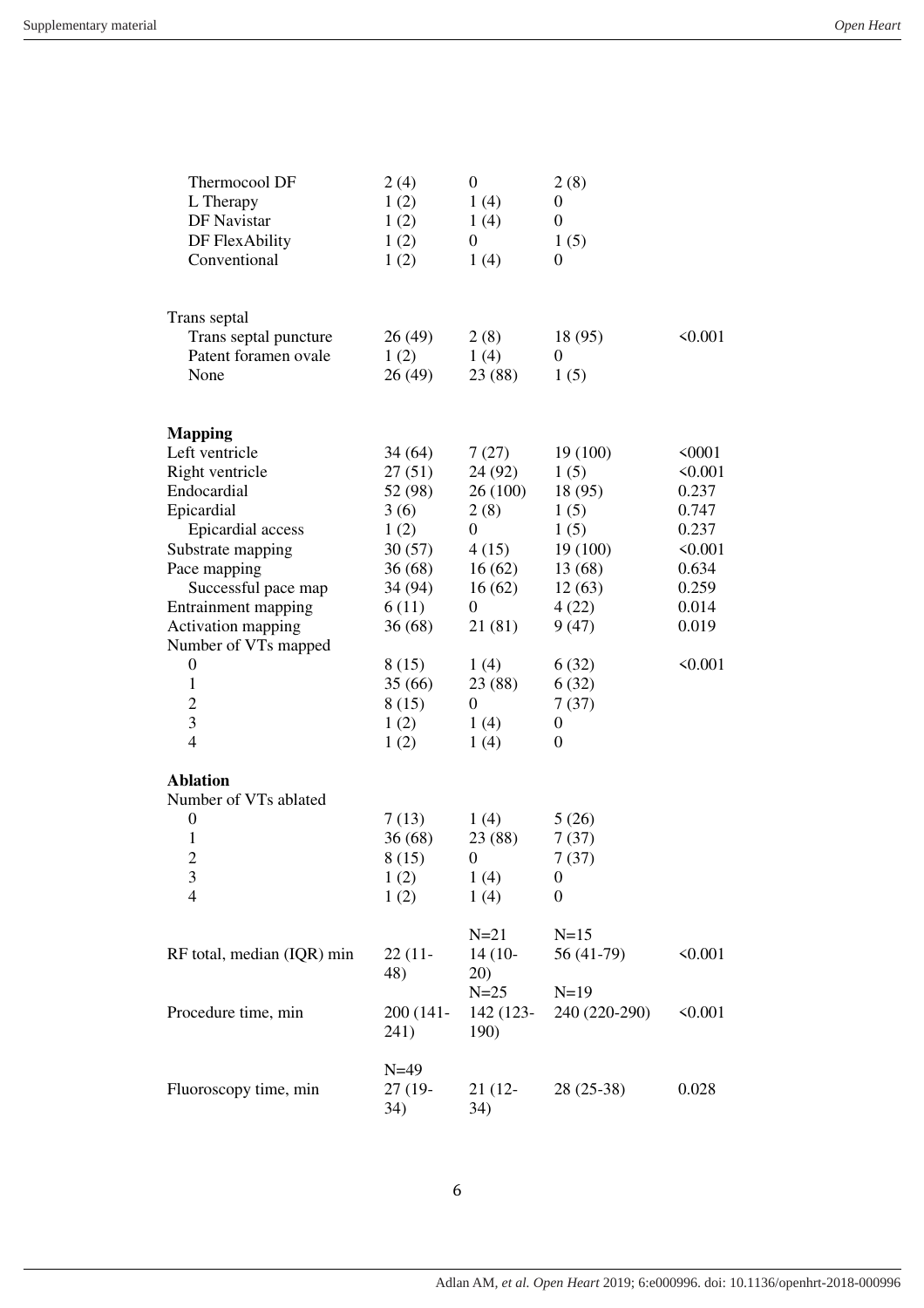Values expressed as mean±SD for continuous variables and frequency (%) for discrete variables unless otherwise specified. Group differences were tested using Chi-squared test and Independent t test for discrete and continuous variables respectively. For non-normally distributed data the Mann Whitney U Test was used to test group differences. <sup>a</sup> n=18

 $IQR =$  interquartile range,  $RF =$  radiofrequency,  $VT =$  ventricular tachycardia.